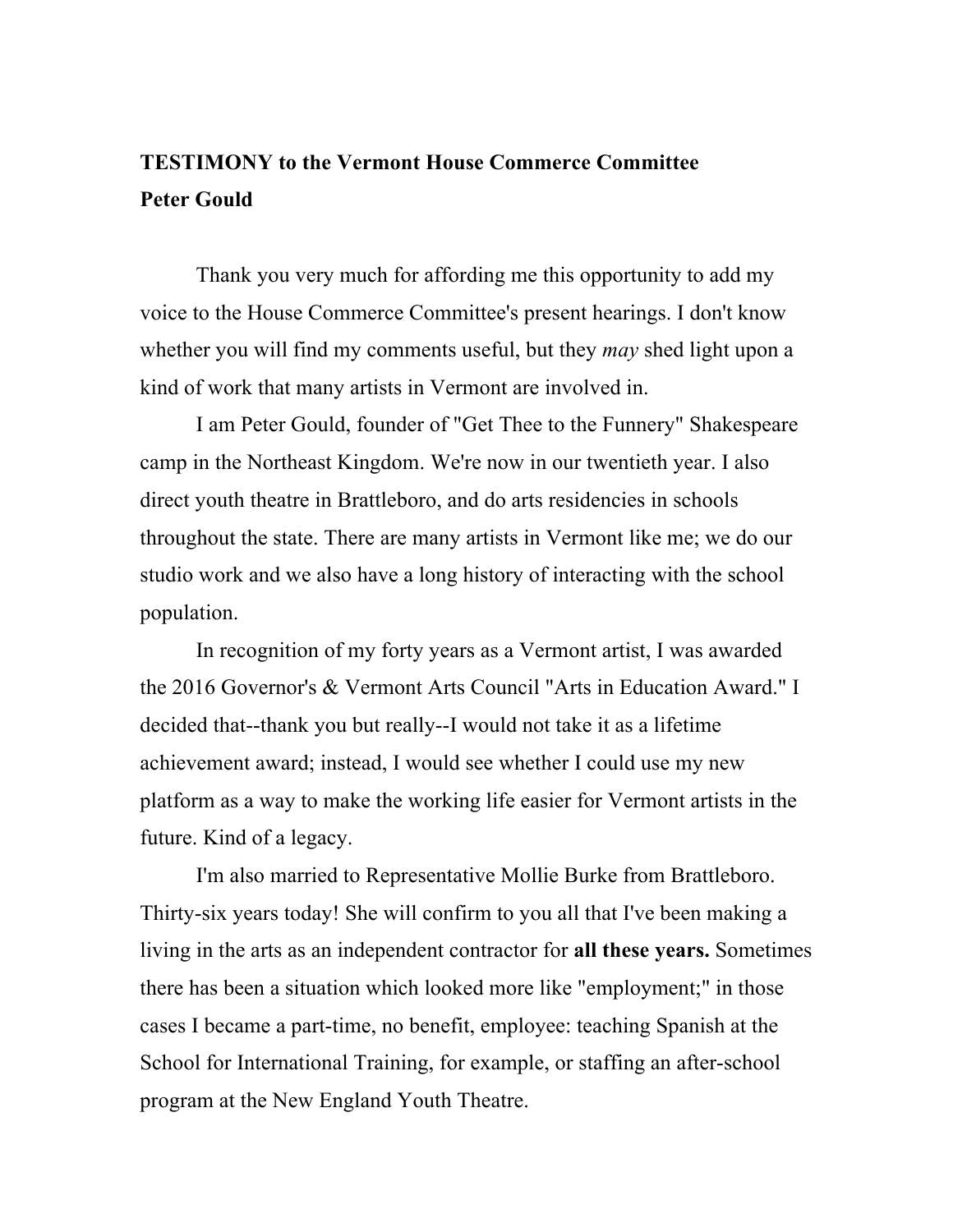I have a lot of experience and opinions about independent contracting. I always strive to be legal and aboveboard. I know that the State and the Federal government need to collect taxes. No problem with that. I know that you're worried that some employers will take advantage of the contracting system to avoid paying benefits. Looking at it from the inside, I am not so worried.

In the example of my Shakespeare camp, I collaborate with four or five other theater artists for two weeks every summer. Two weeks! I don't consider them my employees. They don't consider me their boss. We get together and share our skills with the children. We decide where the program will take place, what play we'll teach, and who will do what—they all bring individual skills to the mix.

They fill out a W-9, and receive a 1099 from me as a sole proprietor, which helps me with filing my Schedules C and SE. I do it this way because the grant money we receive has to come into one bank account and be shared. I do the bookkeeping. I don't live with them, so I assume that they file their taxes. They know that they must. Just to be sure, this past summer I paid Unemployment Insurance for them for those two weeks. The State told me to consider them my employees for those two weeks so that that insurance would get paid. Then I could let them go after that. I did that, although I explained at length to the Dept. of Labor that they are not my employees. "We know that," they told me; "pay into the Unemployment pool anyway."

Also, just to be sure, I purchase with our grant money a basic liability insurance policy for the five or six of us for those two weeks. The cost of that goes up by about a hundred dollars every summer. This protects us in the event of a lawsuit. Shakespeare can be dangerous.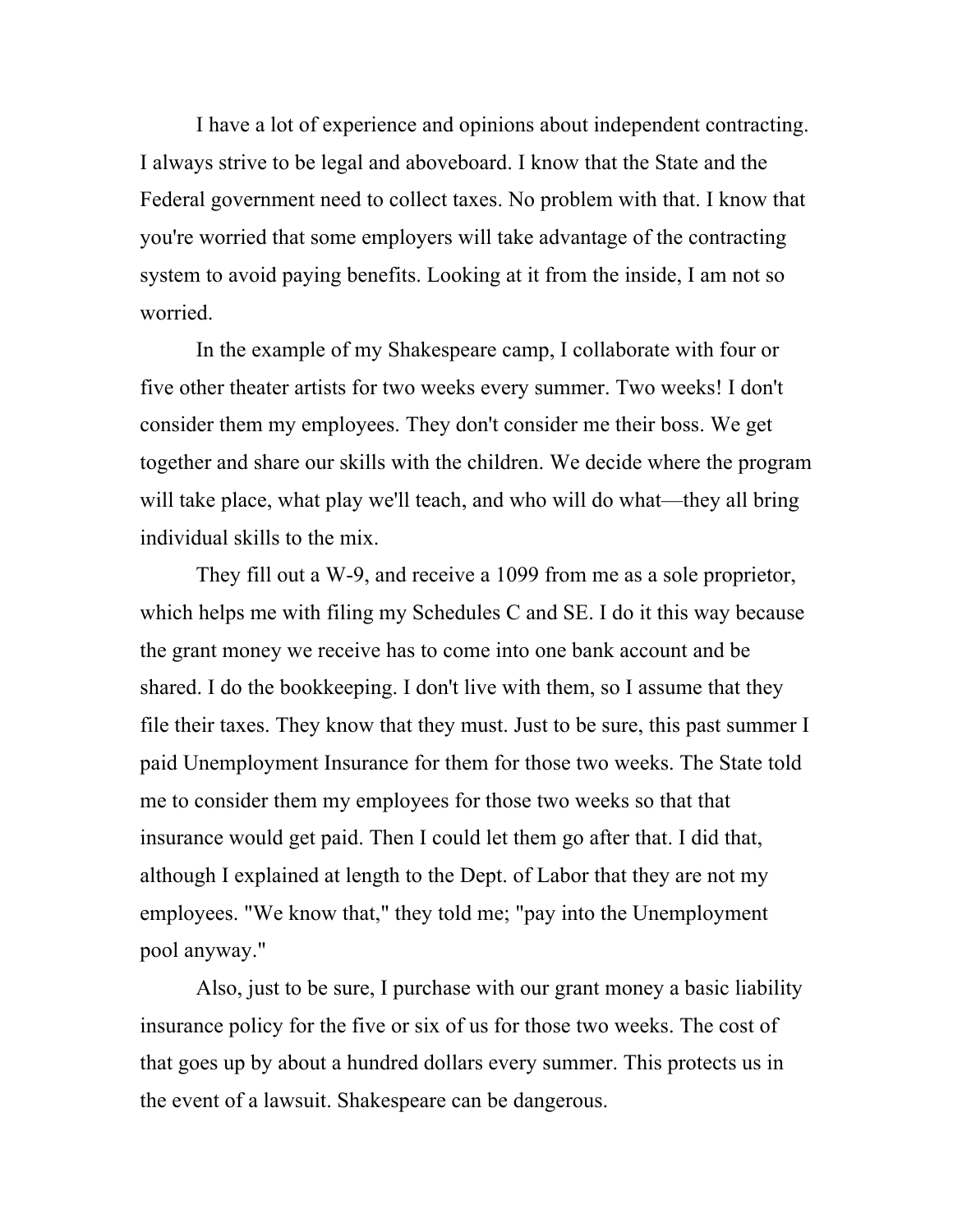This year, the Dept. of Labor told me that I should carry Workers Compensation insurance for my **employees**. "But they are not my employees," I told them. They said they would get back to me.

They got back to me. They said, in effect, we **know** that they're not your employees, but, we think you should get that insurance anyway. This is a very gray area. Wanting to do it right, I obeyed the advice. To my dismay, I found that I could not purchase a policy for the two week period of the program. I had to buy one entire year's coverage from a company in Orlando, Florida, for \$1200. Even though we are collaborators and equals, the plan does not cover me.

A friend said, Peter, just buy the policy and then cancel it after two or three weeks. But that is not how I operate. I wanted to be honest, and I also didn't want the insurance salesman to accumulate black marks upon his or her name because folks started cancelling policies they sold. We are a small state and what we do to improve our bottom line may negatively impact someone whom we know!

I still want to facilitate some wonderful sharing between young Vermont theater artists (and myself) and very young student actors. We know that our camp has a huge influence upon the kids. Our success is not open to question. It's how much it costs us to put the program on. Writing grants is very time consuming, and we haven't raised tuitions in about ten years. The Northeast Kingdom is not a wealthy place. I want to continue doing this work; I want to show the young artists with whom I collaborate: that you can find good rewarding work here; you can make it happen. You won't make a lot of money, but you'll have a life! But, there does come a point where expenses are too high to make the enterprise worth while.